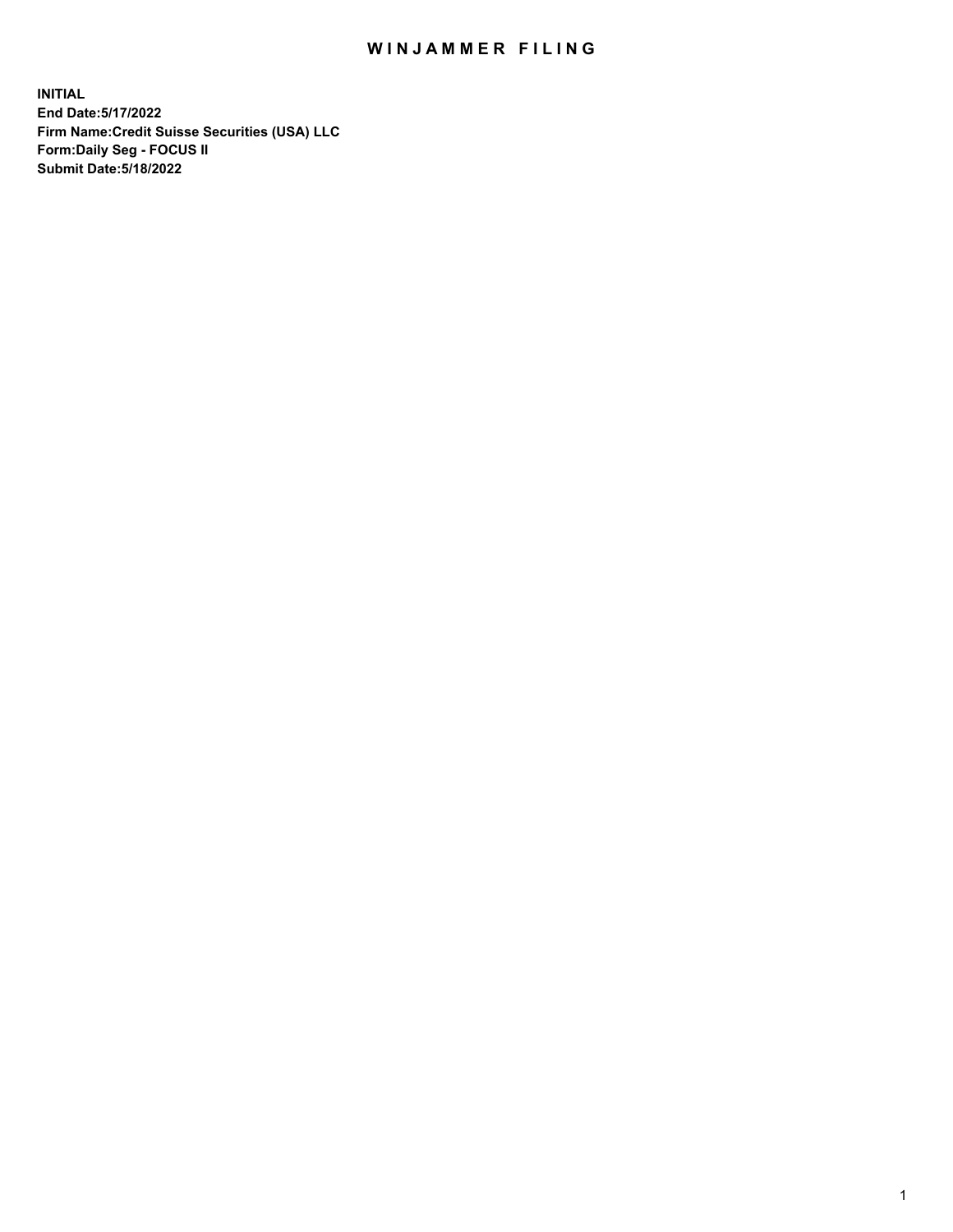**INITIAL End Date:5/17/2022** 

## **Firm Name:Credit Suisse Securities (USA) LLC Form:Daily Seg - FOCUS II Submit Date:5/18/2022**

## **Daily Segregation - Cover Page**

| Name of Company                                                                                                                                                                                                                                                                                                                | <b>Credit Suisse Securities (USA)</b><br><b>LLC</b>                   |
|--------------------------------------------------------------------------------------------------------------------------------------------------------------------------------------------------------------------------------------------------------------------------------------------------------------------------------|-----------------------------------------------------------------------|
| <b>Contact Name</b>                                                                                                                                                                                                                                                                                                            | <b>Alexander Baptiste</b>                                             |
| <b>Contact Phone Number</b>                                                                                                                                                                                                                                                                                                    | 919-994-6223                                                          |
| <b>Contact Email Address</b>                                                                                                                                                                                                                                                                                                   | alexander.baptiste@credit-suiss<br>e.com                              |
| FCM's Customer Segregated Funds Residual Interest Target (choose one):<br>a. Minimum dollar amount: ; or<br>b. Minimum percentage of customer segregated funds required:% ; or<br>c. Dollar amount range between: and; or<br>d. Percentage range of customer segregated funds required between:% and%.                         | $\frac{\frac{0}{5}}{\frac{0}{0}}$<br>0 <sub>0</sub>                   |
| FCM's Customer Secured Amount Funds Residual Interest Target (choose one):<br>a. Minimum dollar amount: ; or<br>b. Minimum percentage of customer secured funds required:%; or<br>c. Dollar amount range between: and; or<br>d. Percentage range of customer secured funds required between:% and%.                            | $\frac{0}{5}$<br>$\underline{0}$<br>$\underline{0}$<br>0 <sub>0</sub> |
| FCM's Cleared Swaps Customer Collateral Residual Interest Target (choose one):<br>a. Minimum dollar amount: ; or<br>b. Minimum percentage of cleared swaps customer collateral required:% ; or<br>c. Dollar amount range between: and; or<br>d. Percentage range of cleared swaps customer collateral required between:% and%. | $\frac{0}{5}$<br>0 <sub>0</sub><br>0 <sub>0</sub>                     |

Attach supporting documents CH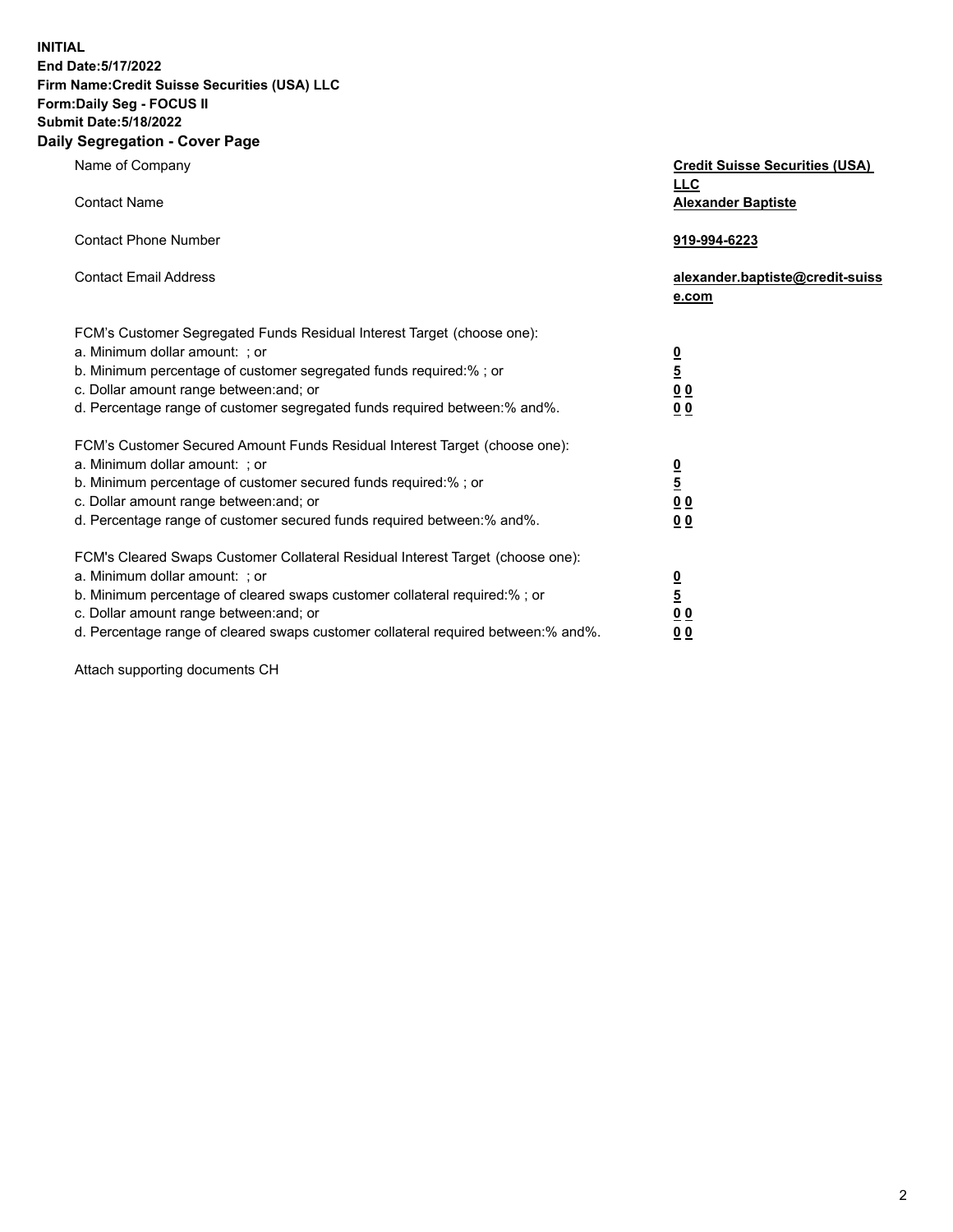**INITIAL End Date:5/17/2022 Firm Name:Credit Suisse Securities (USA) LLC Form:Daily Seg - FOCUS II Submit Date:5/18/2022**

## **Daily Segregation - Secured Amounts**

|     | Foreign Futures and Foreign Options Secured Amounts                                         |                                  |
|-----|---------------------------------------------------------------------------------------------|----------------------------------|
|     | Amount required to be set aside pursuant to law, rule or regulation of a foreign            | $0$ [7305]                       |
|     | government or a rule of a self-regulatory organization authorized thereunder                |                                  |
| 1.  | Net ledger balance - Foreign Futures and Foreign Option Trading - All Customers             |                                  |
|     | A. Cash                                                                                     | 2,435,755,918 [7315]             |
|     | B. Securities (at market)                                                                   | 11,759,983 [7317]                |
| 2.  | Net unrealized profit (loss) in open futures contracts traded on a foreign board of trade   | -1,613,579,115 [7325]            |
| 3.  | Exchange traded options                                                                     |                                  |
|     | a. Market value of open option contracts purchased on a foreign board of trade              | 125 [7335]                       |
|     | b. Market value of open contracts granted (sold) on a foreign board of trade                | $0$ [7337]                       |
| 4.  | Net equity (deficit) (add lines 1. 2. and 3.)                                               | 833,936,911 [7345]               |
| 5.  | Account liquidating to a deficit and account with a debit balances - gross amount           | 86,247,839 [7351]                |
|     | Less: amount offset by customer owned securities                                            | -86,179,986 [7352] 67,853 [7354] |
| 6.  | Amount required to be set aside as the secured amount - Net Liquidating Equity              | 834,004,764 [7355]               |
|     | Method (add lines 4 and 5)                                                                  |                                  |
| 7.  | Greater of amount required to be set aside pursuant to foreign jurisdiction (above) or line | 834,004,764 [7360]               |
|     | 6.<br>FUNDS DEPOSITED IN SEPARATE REGULATION 30.7 ACCOUNTS                                  |                                  |
| 1.  | Cash in banks                                                                               |                                  |
|     | A. Banks located in the United States                                                       | 66,645,428 [7500]                |
|     | B. Other banks qualified under Regulation 30.7                                              | 228,674,967 [7520] 295,320,395   |
|     |                                                                                             | [7530]                           |
| 2.  | Securities                                                                                  |                                  |
|     | A. In safekeeping with banks located in the United States                                   | 11,759,983 [7540]                |
|     | B. In safekeeping with other banks qualified under Regulation 30.7                          | 0 [7560] 11,759,983 [7570]       |
| 3.  | Equities with registered futures commission merchants                                       |                                  |
|     | A. Cash                                                                                     | $0$ [7580]                       |
|     | <b>B.</b> Securities                                                                        | $0$ [7590]                       |
|     | C. Unrealized gain (loss) on open futures contracts                                         | $0$ [7600]                       |
|     | D. Value of long option contracts                                                           | $0$ [7610]                       |
|     | E. Value of short option contracts                                                          | 0 [7615] 0 [7620]                |
| 4.  | Amounts held by clearing organizations of foreign boards of trade                           |                                  |
|     | A. Cash                                                                                     | $0$ [7640]                       |
|     | <b>B.</b> Securities                                                                        | $0$ [7650]                       |
|     | C. Amount due to (from) clearing organization - daily variation                             | $0$ [7660]                       |
|     | D. Value of long option contracts                                                           | $0$ [7670]                       |
|     | E. Value of short option contracts                                                          | 0 [7675] 0 [7680]                |
| 5.  | Amounts held by members of foreign boards of trade                                          |                                  |
|     | A. Cash                                                                                     | 2,444,843,656 [7700]             |
|     | <b>B.</b> Securities                                                                        | $0$ [7710]                       |
|     | C. Unrealized gain (loss) on open futures contracts                                         | -1,690,938,998 [7720]            |
|     | D. Value of long option contracts                                                           | <b>125</b> [7730]                |
|     | E. Value of short option contracts                                                          | 0 [7735] 753,904,783 [7740]      |
| 6.  | Amounts with other depositories designated by a foreign board of trade                      | $0$ [7760]                       |
| 7.  | Segregated funds on hand                                                                    | $0$ [7765]                       |
| 8.  | Total funds in separate section 30.7 accounts                                               | 1,060,985,161 [7770]             |
| 9.  | Excess (deficiency) Set Aside for Secured Amount (subtract line 7 Secured Statement         | 226,980,397 [7380]               |
|     | Page 1 from Line 8)                                                                         |                                  |
| 10. | Management Target Amount for Excess funds in separate section 30.7 accounts                 | 41,700,238 [7780]                |

11. Excess (deficiency) funds in separate 30.7 accounts over (under) Management Target **185,280,159** [7785]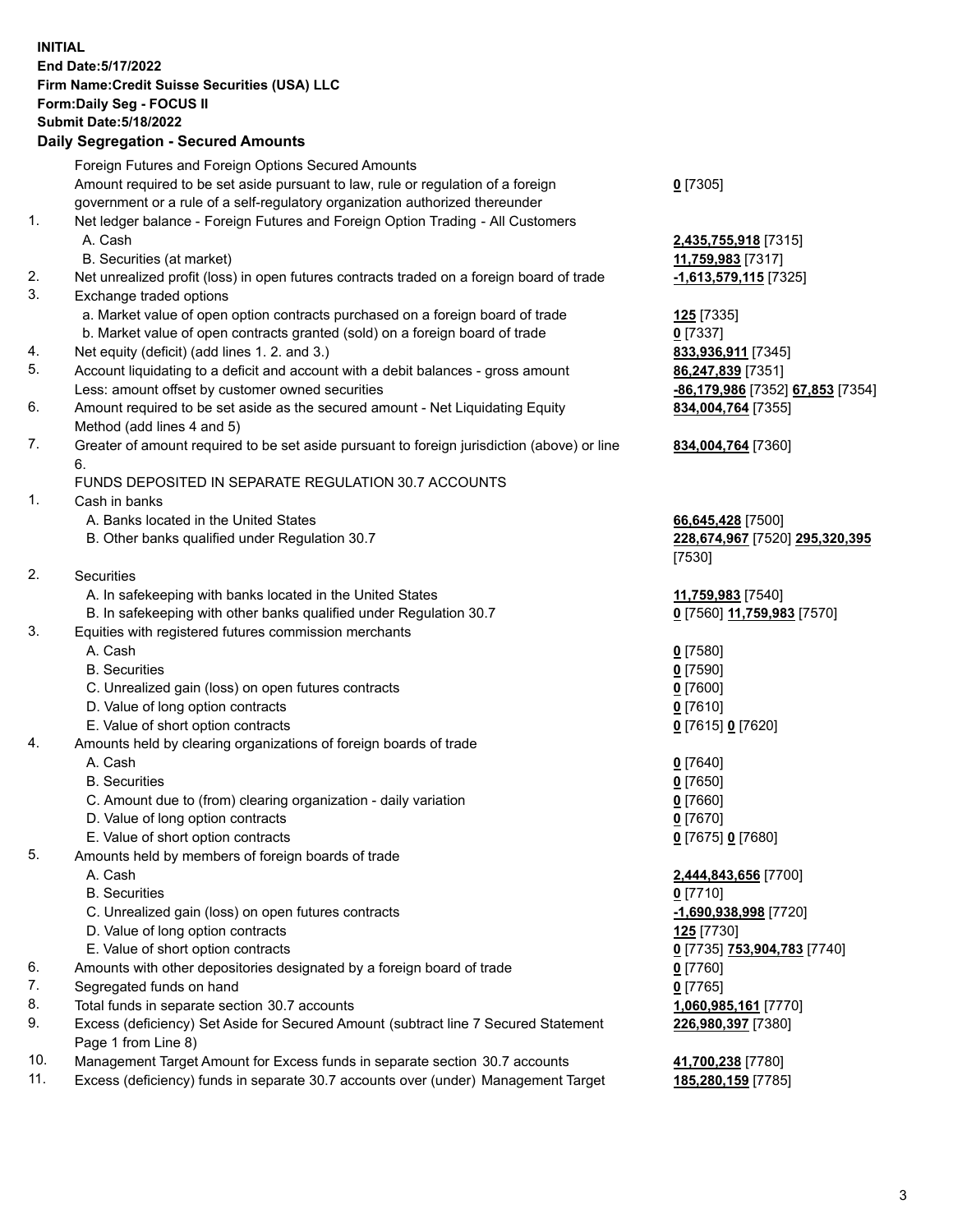|     | <b>INITIAL</b>                                                                      |                                 |
|-----|-------------------------------------------------------------------------------------|---------------------------------|
|     | End Date: 5/17/2022                                                                 |                                 |
|     | Firm Name: Credit Suisse Securities (USA) LLC                                       |                                 |
|     | Form: Daily Seg - FOCUS II                                                          |                                 |
|     | <b>Submit Date: 5/18/2022</b>                                                       |                                 |
|     | Daily Segregation - Segregation Statement                                           |                                 |
|     | SEGREGATION REQUIREMENTS(Section 4d(2) of the CEAct)                                |                                 |
| 1.  | Net ledger balance                                                                  |                                 |
|     | A. Cash                                                                             | 226,172,992 [7010]              |
|     | B. Securities (at market)                                                           | 150,020,048 [7020]              |
| 2.  | Net unrealized profit (loss) in open futures contracts traded on a contract market  | -38,174,255 [7030]              |
| 3.  | Exchange traded options                                                             |                                 |
|     | A. Add market value of open option contracts purchased on a contract market         | 19,649,716 [7032]               |
|     | B. Deduct market value of open option contracts granted (sold) on a contract market | -22,195,363 [7033]              |
| 4.  | Net equity (deficit) (add lines 1, 2 and 3)                                         | 335,473,138 [7040]              |
| 5.  | Accounts liquidating to a deficit and accounts with                                 |                                 |
|     | debit balances - gross amount                                                       | <b>3,214,224</b> [7045]         |
|     | Less: amount offset by customer securities                                          | -3,154,039 [7047] 60,185 [7050] |
| 6.  | Amount required to be segregated (add lines 4 and 5)                                | 335,533,323 [7060]              |
|     | FUNDS IN SEGREGATED ACCOUNTS                                                        |                                 |
| 7.  | Deposited in segregated funds bank accounts                                         |                                 |
|     | A. Cash                                                                             | 86,768,538 [7070]               |
|     | B. Securities representing investments of customers' funds (at market)              | $0$ [7080]                      |
|     | C. Securities held for particular customers or option customers in lieu of cash (at | 149,157,212 [7090]              |
|     | market)                                                                             |                                 |
| 8.  | Margins on deposit with derivatives clearing organizations of contract markets      |                                 |
|     | A. Cash                                                                             | 304,233,393 [7100]              |
|     | B. Securities representing investments of customers' funds (at market)              | $0$ [7110]                      |
|     | C. Securities held for particular customers or option customers in lieu of cash (at | 862,836 [7120]                  |
|     | market)                                                                             |                                 |
| 9.  | Net settlement from (to) derivatives clearing organizations of contract markets     | <b>4,341,414</b> [7130]         |
| 10. | Exchange traded options                                                             |                                 |
|     | A. Value of open long option contracts                                              | 19,649,716 [7132]               |
|     | B. Value of open short option contracts                                             | -22,195,363 [7133]              |
| 11. | Net equities with other FCMs                                                        |                                 |
|     | A. Net liquidating equity                                                           | 48,890 [7140]                   |
|     | B. Securities representing investments of customers' funds (at market)              | $0$ [7160]                      |
|     | C. Securities held for particular customers or option customers in lieu of cash (at | $0$ [7170]                      |
|     | market)                                                                             |                                 |
| 12. | Segregated funds on hand                                                            | $0$ [7150]                      |
| 13. | Total amount in segregation (add lines 7 through 12)                                | 534,183,808 [7180]              |
| 14. | Excess (deficiency) funds in segregation (subtract line 6 from line 13)             | 198,650,485 [7190]              |
| 15. | Management Target Amount for Excess funds in segregation                            | 16,776,666 [7194]               |
| 16. | Excess (deficiency) funds in segregation over (under) Management Target Amount      | 181,873,819 [7198]              |
|     | <b>Excess</b>                                                                       |                                 |